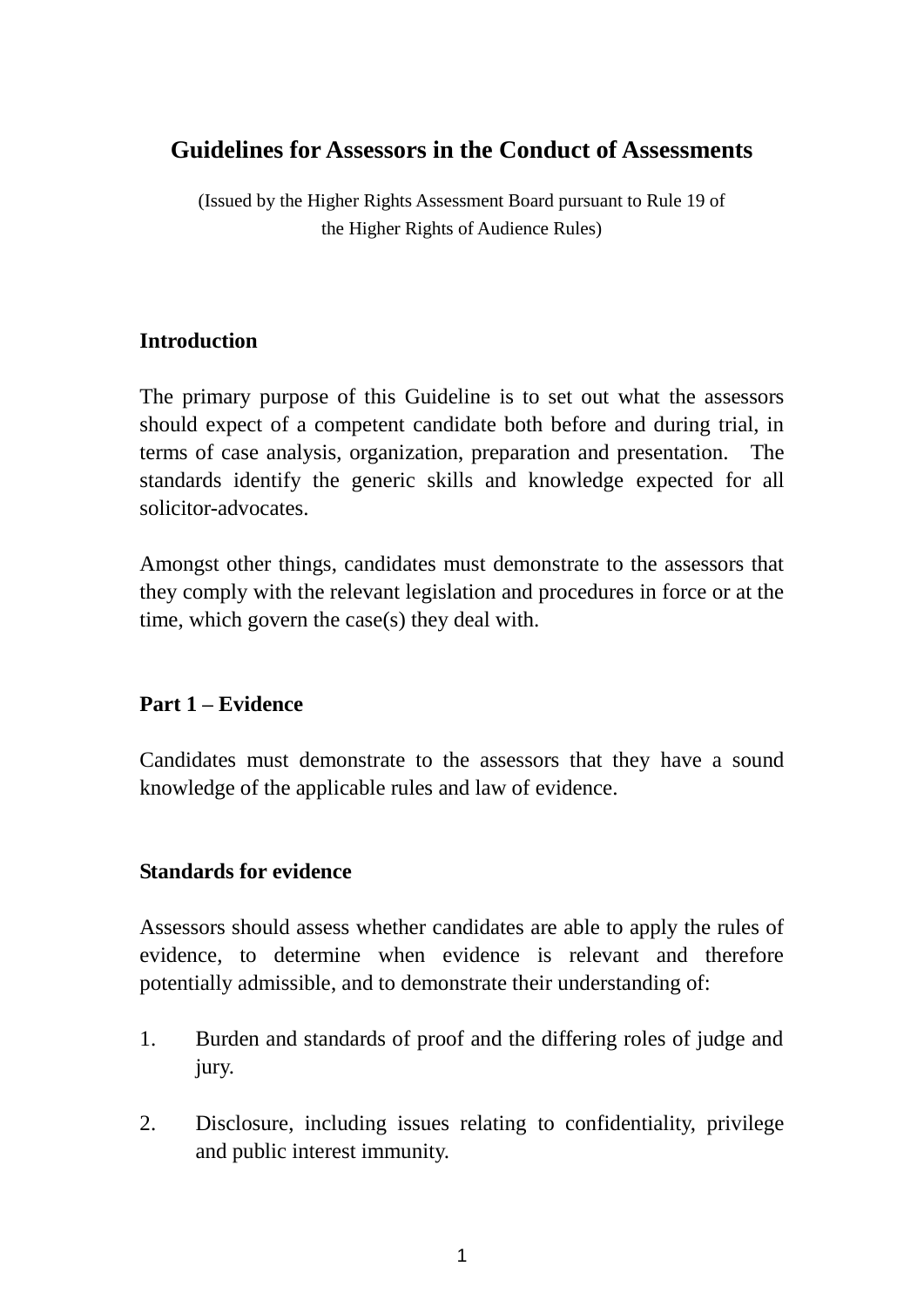- 3. Hearsay evidence, including being able to identify hearsay evidence, recognize when it may be admissible, how it may be admitted and its evidential value when adduced.
- 4. Documentary hearsay including laying the foundation for the admission of documentary hearsay, any formal requirements and time limits.
- 5. Similar fact and character evidence, including being able to recognize when similar fact and character evidence is appropriate as evidence.
- 6. Opinion and expert evidence, including when and to what extent opinion and expert evidence is admissible.
- 7. Improperly obtained evidence, including being aware of how evidence has been obtained, the evidential constraints and the effects of adducing improperly obtained evidence.

#### **Part 2 – Ethics**

Candidates should be tested where necessary on their familiarity with and understanding of the Solicitors' Guide to Professional Conduct to deal with a matter and Rule  $11$  – Litigation and advocacy, as well as the Bar's Code of Conduct.

#### **Standards for ethics**

Candidates may be tested on the following matters:

- 1. Advice to the client on suitable representation at court including the possibility of instructing a barrister or a solicitor-advocate not from his/her own firm or practice.
- 2. Resolving issues arising from unintentional or inadvertent disclosure of confidential or privileged information.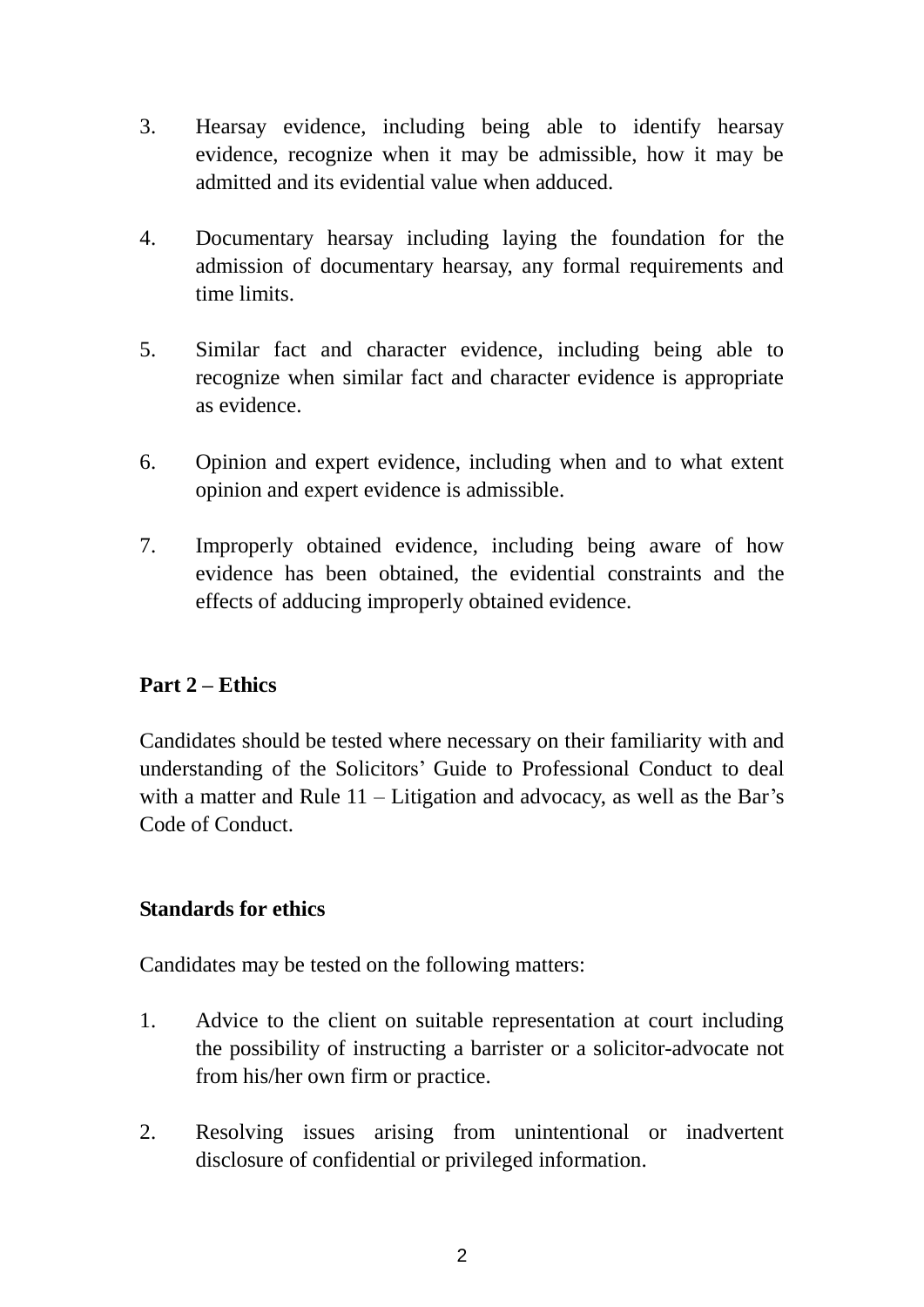- 3. Resolving potential and actual conflicts including conflicts arising between the solicitor-advocate's duty owed to the client and the duty to the Court.
- 4. Advising on potential conflicts between acting as a solicitor-advocate for a client and becoming a potential witness for that client.
- 5. Recognizing when a solicitor-advocate may become professionally embarrassed and have to withdraw from a case.
- 6. Advising the client of the solicitor-advocate's need to maintain professional independence and the associated need to draw any unfavourable law of which he is aware, to the attention of the court.
- 7. Complying with courtroom etiquette.

## **Part 3 – Advocacy**

Assessors should assess whether candidates are competent in each of the skills areas set out below.

Candidates must demonstrate appropriate techniques for handling witnesses as well as sound skills in legal and factual submissions in a contested, adversarial context.

Assessors should assess whether candidates are able to analyze and understand the test case they are dealing with, assimilate the facts and apply relevant statute and case law, and are able to react to unexpected events in court, and can demonstrate that they have a thorough knowledge of the evidence.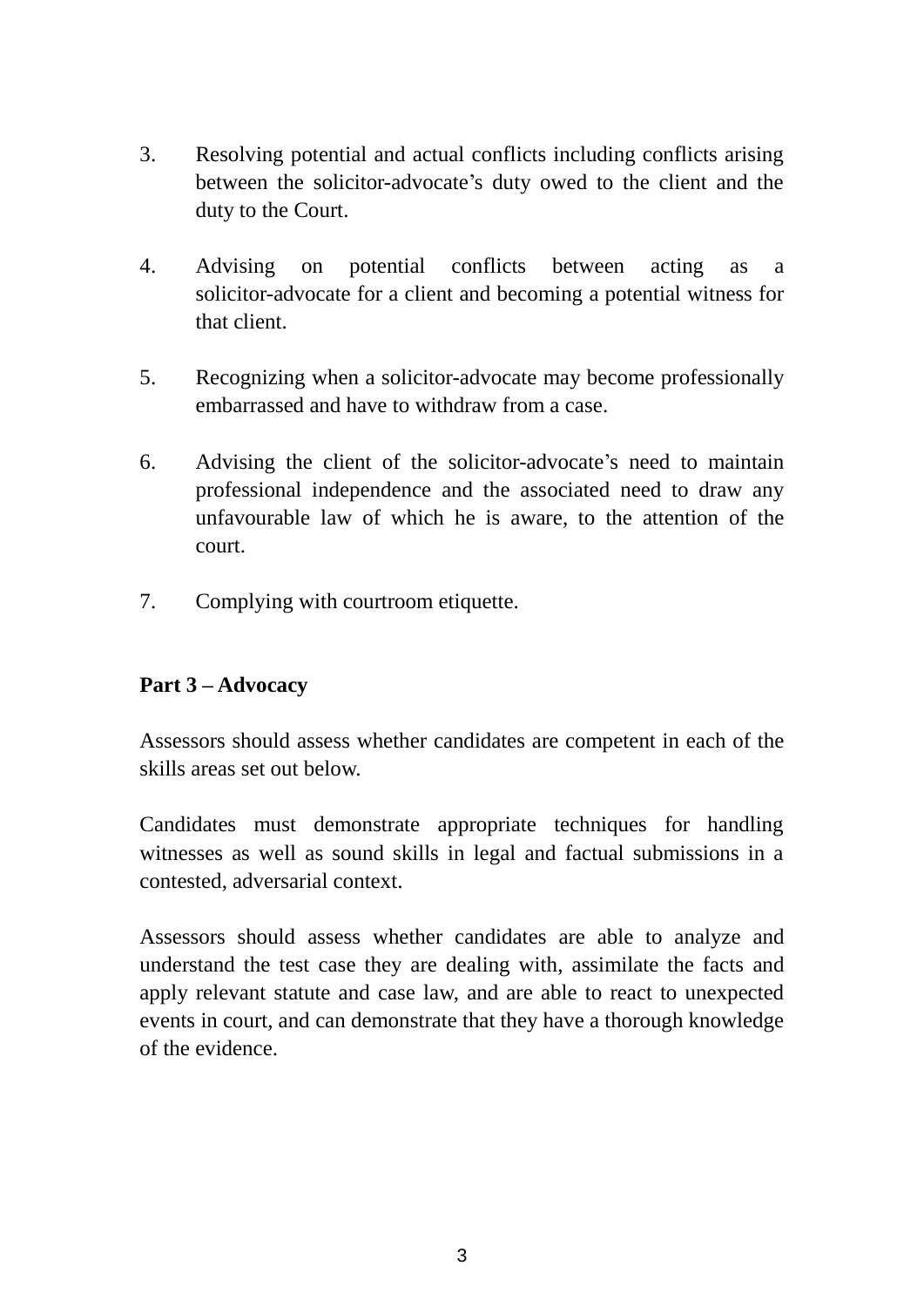#### **Standards for evidential and legal submissions/interim applications**

- 1. Assessors should assess whether candidates are able to:
	- (a) prepare coherent skeleton arguments and necessary supporting documents and supply the court with copies of the relevant law;
	- (b) present legal argument to the court accurately, citing only relevant and material law where necessary;
	- (c) respond to interventions by the court and develop legal argument;
	- (d) respond to the opponent's legal arguments and develop appropriate legal argument in the light of these.

#### **Standards for trial advocacy**

- 1. The assessors must be satisfied that candidates:
	- (a) understand the importance of and is able to draft and present clear trial strategies and plans, and using the trial strategy and plan, be able to outline the facts and evidence, in terminology and detail as appropriate to the type of case.
	- (b) are able to present an effective and coherent opening speech.
	- (c) are able to conduct an examination in chief, if required, by:
		- asking relevant non-leading questions which promote the client's case
		- identifying and placing before the court relevant documentation produced by the witness after establishing the necessary evidential foundation for it.
	- (d) are able to conduct cross-examination, and to demonstrate:
		- knowledge of the matters in dispute on which a witness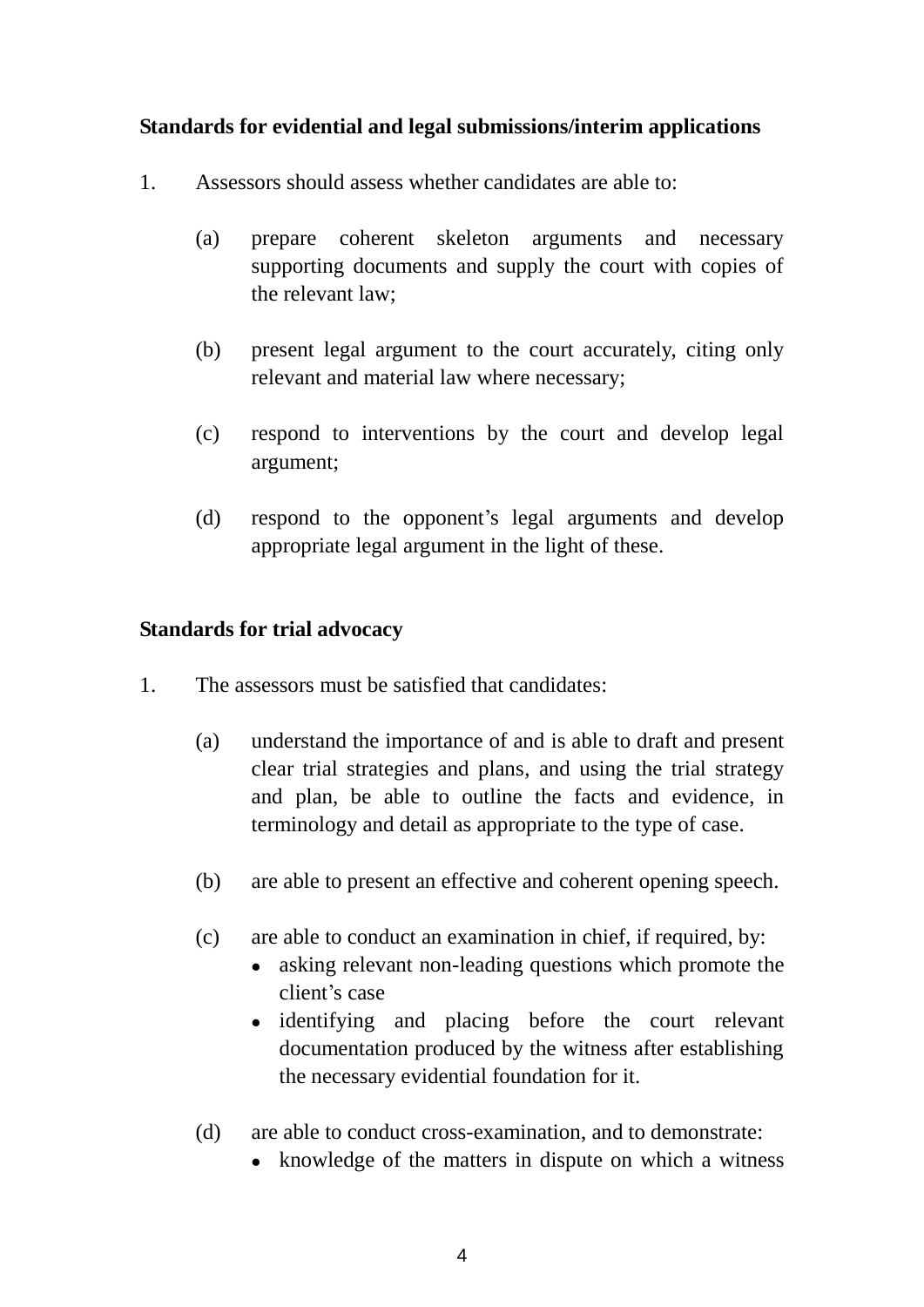can be cross examined

- ability to control the direction and pace of the evidence
- ability appropriately to challenge the witness' evidence in accordance with the client's instructions
- ability to ensure that all relevant disputed matters are put to the witness
- ability to identify and appropriately cross-examine on any previous inconsistent statements.
- (e) are able to identify situations when re-examination is required to put the client's case and to repair damage done to the witness in cross examination or to clarify or amplify matters raised in cross-examination.
- 2. If required to handle special witnesses:
	- (a) The candidates must be able to:
		- identify and use effectively expert evidence
		- challenge expert evidence
		- where necessary confirm or question the expert's qualifications and expertise.
	- (b) The candidates must be able to:
		- identify vulnerable witnesses
		- use appropriate techniques when questioning vulnerable witnesses
		- comply with judicial directions regarding vulnerable witnesses.
- 3. Closing speeches

Where a closing speech is required, the assessors should be satisfied that the candidates are able to:

- identify and appropriately present the:
	- key issues in the client's case
	- positive and negative evidence elicited from witnesses
- anticipate and appropriately address arguments likely to be advanced by the opposing candidate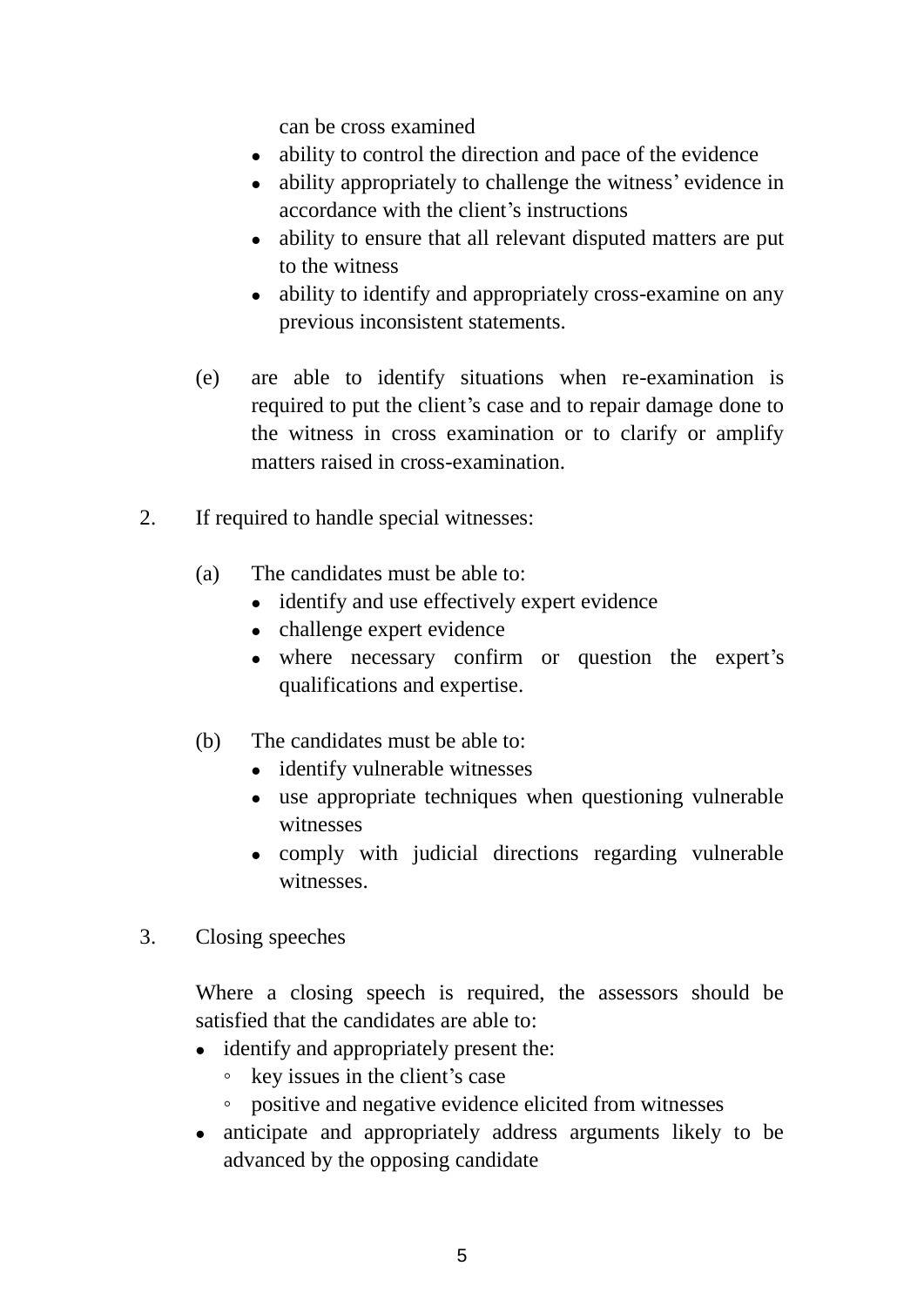deal effectively with interventions by the court and respond appropriately to them.

## **Part 4 – Civil advocacy**

#### **Introduction**

These standards identify those activities, procedures and practices specific to advocacy in civil proceedings before the Court of First Instance and above, and what is required by the assessors in considering candidates.

Assessors should be satisfied that candidates:

- comply with the Civil Procedure Rules and Practice Directions throughout the trial process
- recognize the costs implications at all stages of preparation and during the trial
- apply pre-hearing directions where relevant
- are able appropriately to advise the client on alternative dispute resolution remedies.

## **Trial preparation**

Assessors will know that the candidates may not have drafted the Pleadings and other trial documents but they should be satisfied that the candidates have the ability to do so and to be able to identify deficiencies in the drafting of any documents.

Assessors should assess whether preparation for trial has been thorough, and reflect the senior jurisdiction of the High Court. Thus the candidates must:

- be able to demonstrate a coherent and effective strategy including:
	- Statement of Case
	- Witness Statements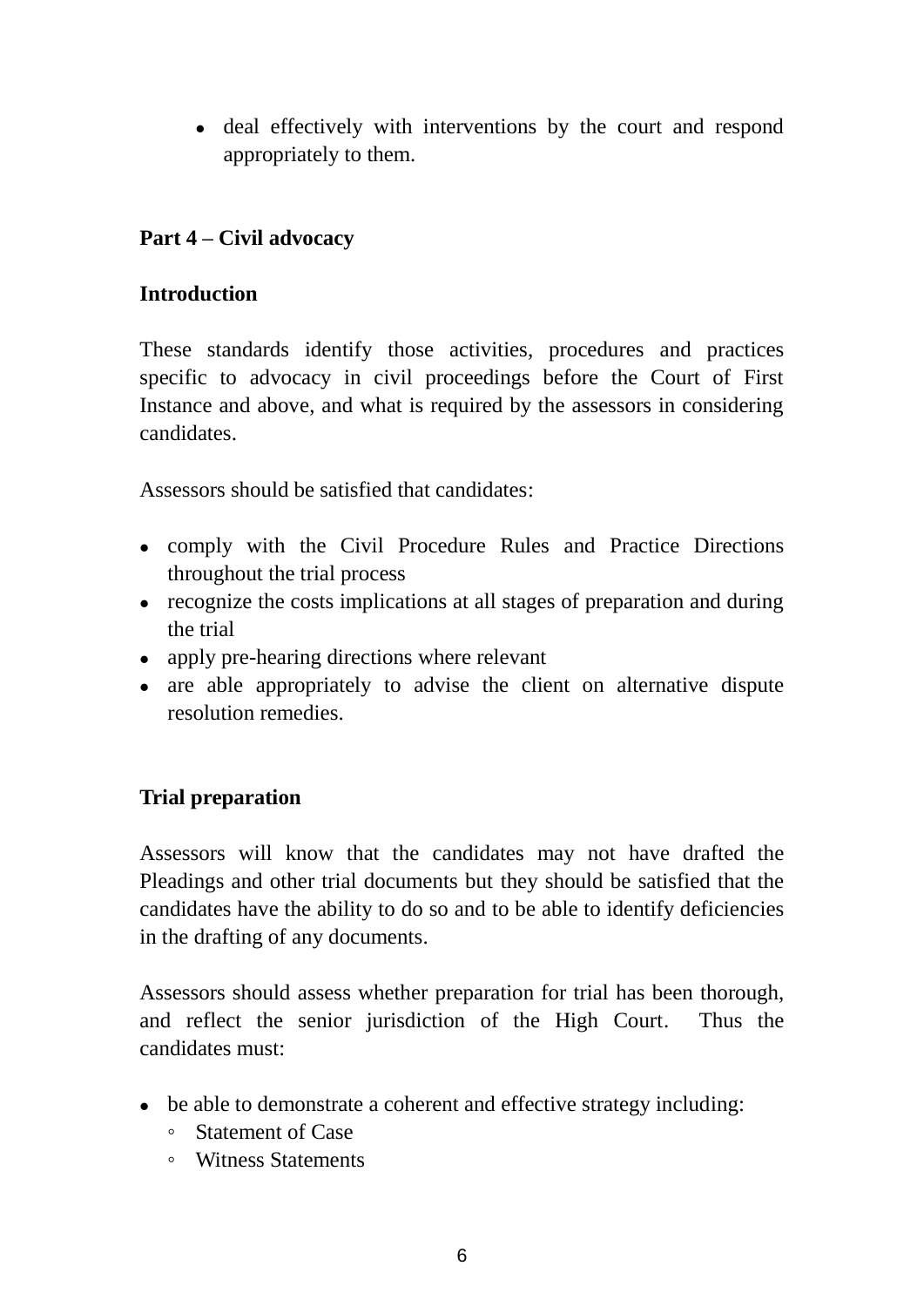- Other disclosed documents put before the court
- exercise sound judgment in the making of appropriate interim applications
- understand the effect of interim orders
- identify any costs implications resulting from interim orders
- draft coherent skeleton arguments to assist the court.

#### **Trial Bundle**

Candidates should show that they understand the implications and requirements of current Practice Directions as to what needs to be included in the trial bundle.

#### **Alternative Dispute Resolution**

If required the candidates should demonstrate that he/she understands the importance of alternative dispute resolution and when it is appropriate, and be able to advise the client appropriately.

## **Part 5 – Criminal advocacy**

#### **Introduction**

These standards identify those activities, procedures and practices specific to advocacy in criminal proceedings before the Court of First Instance and above. The assessors should assess whether the candidates:

- understand and comply with the Criminal Procedure Rules during the trial process
- understand and are shown to be able to advise on the differing practices and policies of other prosecuting authorities, such as the SFC
- ensure that documents which may be put before the judge and jury are in the appropriate format, accurate and material to the case
- ensure that copies of any law to be argued are prepared for the benefit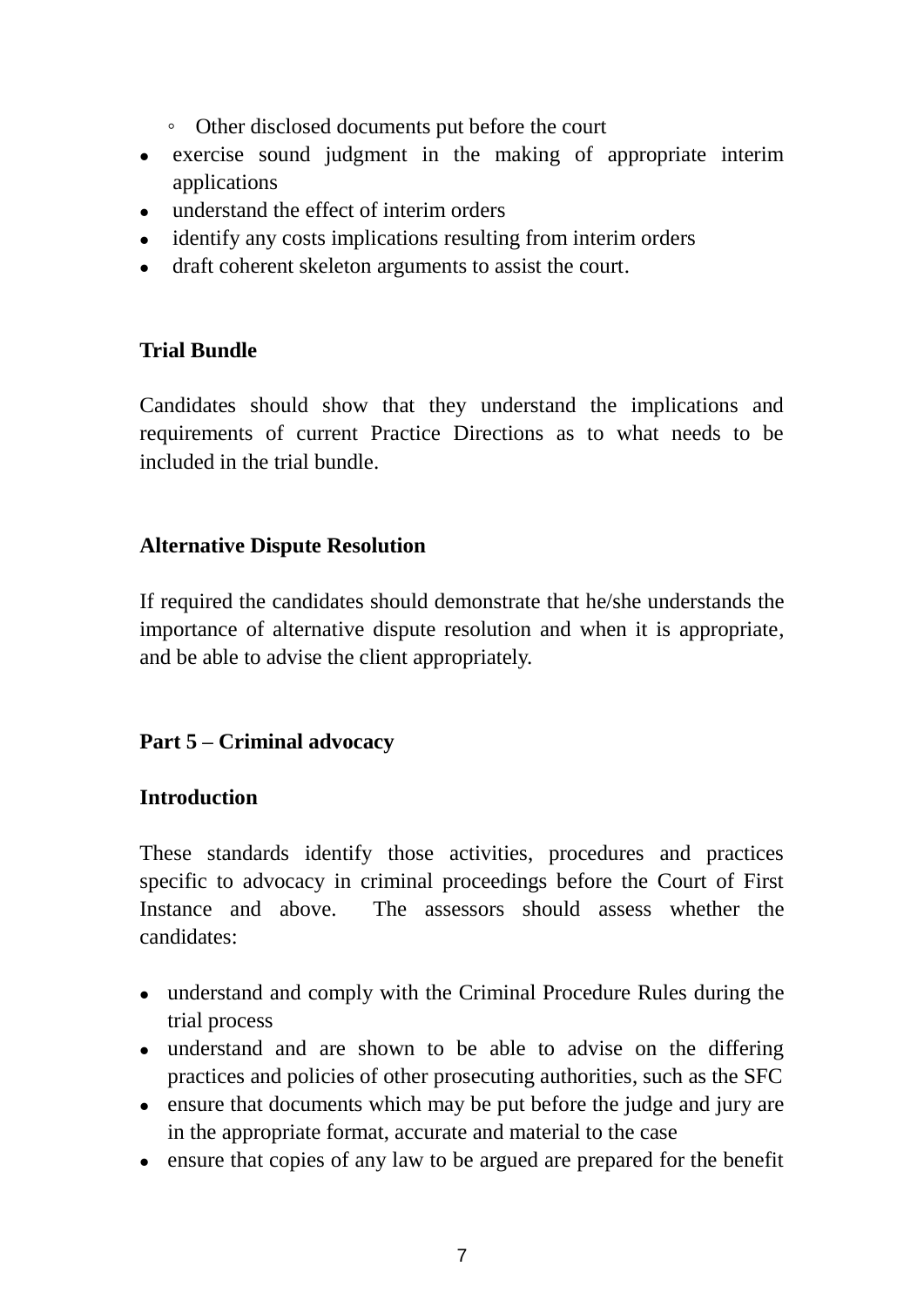of the judge and the opposing candidates

 demonstrate an understanding of the potential admissibility of confessions and previous inconsistent statements including the exercise of the courts discretion.

## **Trial preparation**

Assessors should assess whether preparation for trial has been thorough. The candidates must:

- be able to demonstrate a coherent and effective strategy including:
	- an understanding of the rules relating to indictments
	- an understanding of the rules relating to disclosure
	- an understanding of the issues that may arise at and/or from plea and any direction hearings
- be able to deal promptly and effectively with issues that may arise at and/or from the plea and/or direction hearings.

## **Trial procedure**

Assessors should be satisfied that candidates understand:

- the procedure for empanelment of the jury
- the order of speeches and witnesses
- when legal submissions should be made to the judge in the absence of the jury
- matters which the judge should cover in summing up
- how they can assist the judge with any specific points to be addressed in the summing up.

## **Sentencing**

The candidates should demonstrate an understanding of the issues involved in dealing with sentencing including: